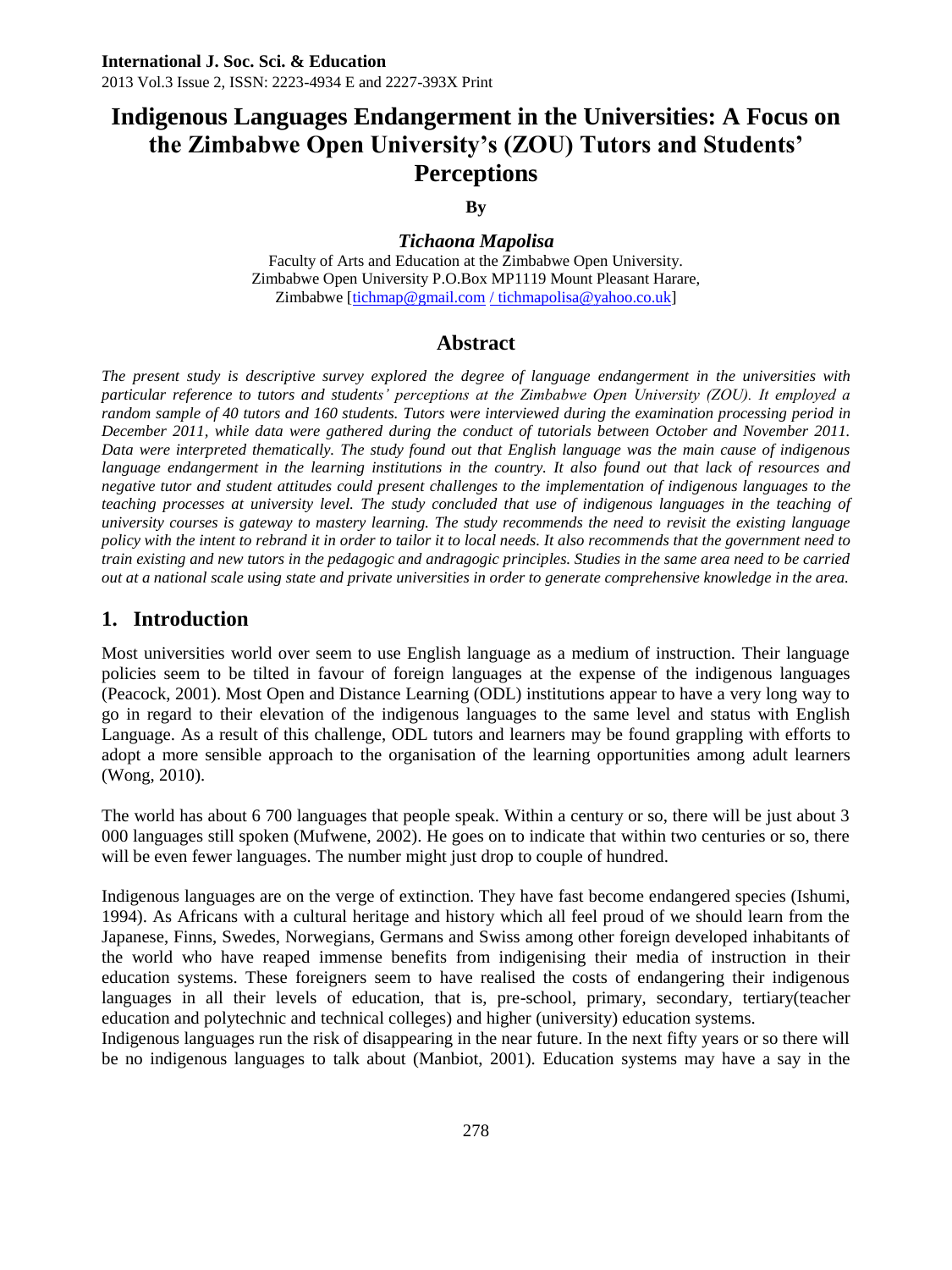Indigenous Languages Endangerment in the Universities: A Focus on the Zimbabwe Open University's (ZOU) Tutors and Students' Perceptions

endangerment of their countries indigenous languages. It is against of the preceding observations that the present study intends to explore the extent of indigenous languages in the universities with particular reference to the tutors and students' perceptions at the Zimbababwe Open University. It also seeks to point out how indigenous languages are endangered in the university environments. Furthermore, it examines some of the likely benefits of controlling language endangerment in universities among other study's objectives.

#### *Statement of the problem*

In a bid to investigate the phenomenon in question, the following question represents the study's statement of the problem as to what extent are indigenous languages endangered in universities?

#### *Research questions*

The following research questions tried seek answers for the main research problem.

- How are indigenous languages endangered in the universities?
- How is the control of indigenous languages endangerment beneficial to university education?
- How can the implementation of the indigenous languages as a medium of instruction present challenges to ODL university education?
- What policies can the government and ODL institutions need to put in place in order to promote indigenous languages as a medium of instruction in the education system?

## **2. Literature Review**

This section briefly examines the nature of language endangerment in the universities. Before, the researcher delves into the crux of language endangerment, it is necessary to identify four levels of language endangerment as put forward by Felix (2002**).**

- **1. Vulnerable:** Most children speak the language, but it may be restricted to certain domains (e.g., home).
- **2. Definitely endangered:** Children no longer learn the language as mother tongue in the home.
- **3. Severely endangered:** Language is spoken by grandparents and older generations; while the parent generation may understand it, they do not speak to children or among themselves.
- 4. **Critically endangered:** The youngest speakers are grandparents and elders in the community, and they speak the language partially and infrequently.

According to Ward (2002), the linguistic equivalent of an ecological disaster is looming according to researchers from the University of Manchester who say that 90% of the world's languages are likely to disappear by 2050. They go on to indicate that language cull could leave people speechless.

Most worlds' languages have diminishing numbers of speakers and are on the brink of falling silent (Jones and Ogivile, 2011). For the same authors and scholars of endangered languages, they are beginning to realise that the rapid and often artificial nature of the documentation of the indigenous languages can have negative effects- politically, linguistically and culturally-which feed into issues relating to education and, ultimately, language revitalisation.

Globalisation is exerting its toll on language development because of its speed and extent. Languages that are spoken by very few ethnic communities, perhaps only by 2000 people, or by a couple of hundred will die fast, while languages spoken by big economic powers such as the Japanese are likely to make as are languages spoken by millions of people such as the Chinese and Hindu (Mufwene,2002; Tollefson,1991). In Zimbabwe, English remains the official language at the expense of the indigenous languages (Mapolisa and Chirimuuta, 2012). The purpose of this study was to investigate how regarding English language as the only official language could endanger the indigenous languages in Zimbabwe.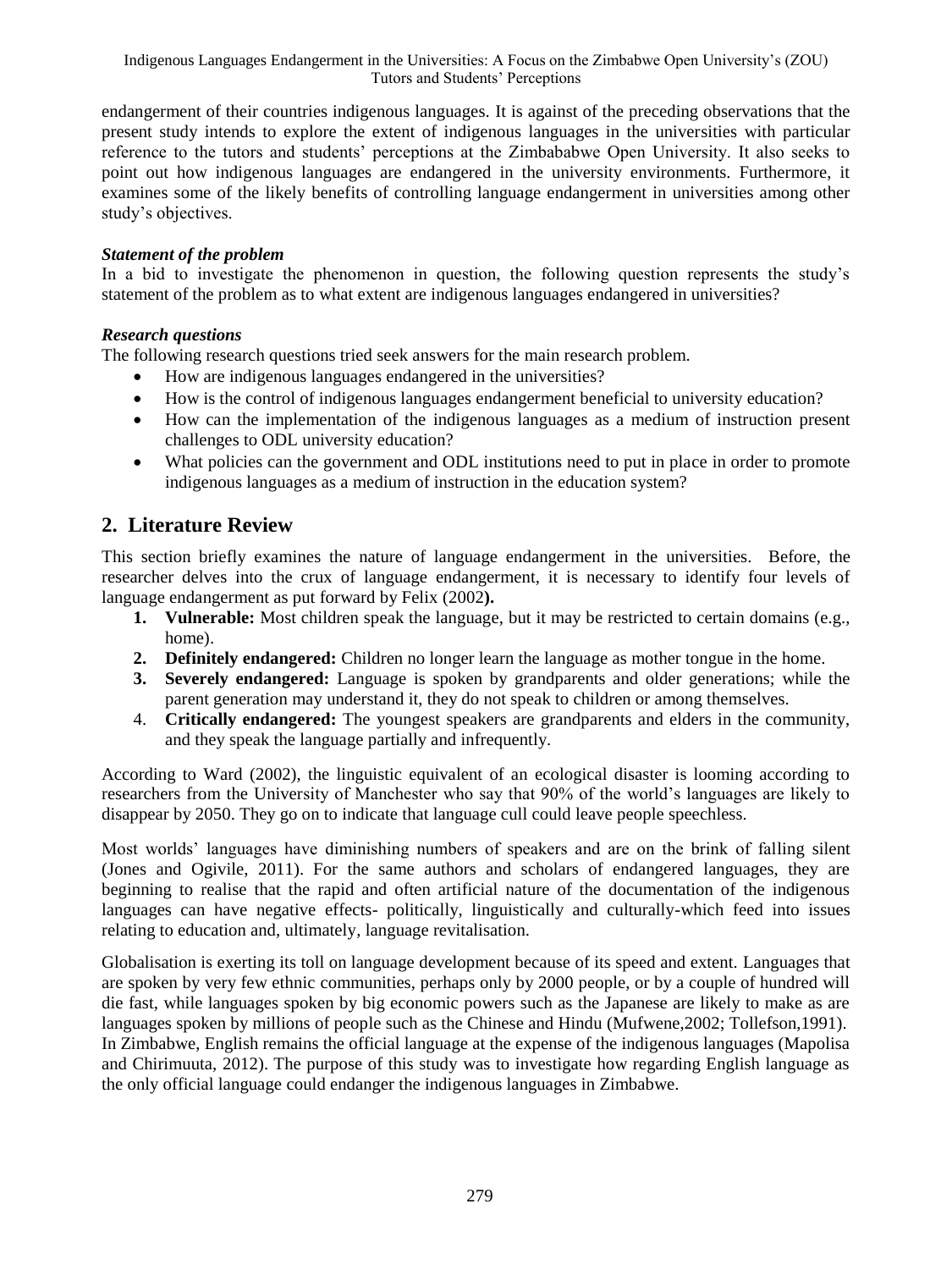## **3. Research Methodology**

The study is rooted in triangulation methodology in which quantitative and qualitative approaches will cover up for each other's shortcomings (Punch, 2004). According to Cresswell (2005) such methodology is called mixed methods. For Flick (2009), it is known as pragmatism. While quantitative research produces generalisable data, qualitative research is hailed for its strength of theory generation (Silverman, 2006).

Descriptive survey is the present study's chosen research design. It is suitable for this particular study because of its ability to permit researchers to investigate opinions, attitudes, views and perceptions about given phenomena (Leedy, 1997). In this particular case, use of descriptive study will allow the researcher to explore the ZOU's tutors and students perceptions of the language endangerment in the universities.

A sample of forty instead of the intended fifty tutors was interviewed because most tutors who were approach were busy with other equally competing academic duties. They were randomly sampled so as to cater for a fair gender composition of the tutors. Ten tutors of each of the four Faculties of the ZOU were interviewed during the examination processing session of December 2011. Also, 160 out of the intended 150 students responded to the questionnaire containing five broad questions that were drawn from the research questions which were also the same questions which were used to interview tutors. Faculty of Arts and Education provided 90 respondents, Commerce and Law; 20 respondents, while Applied Social Sciences provided 27 respondents. Faculty of Science and Technology had 15 respondents.

The research data were presented using tables before describing and interpreting them thematically. Data interpreted from themes often generates new knowledge (Flick, 2009; Silverman, 2006).

## **4. Discussion of Findings**

The discussion of actual findings is preceded by the presentation and description of demographic characteristics of the research participants**.**

#### *Respondents by gender*

Tables 1(a) and 1(b) below show distribution of tutors and students by gender

| Variable      | Frequency | %Frequency | Total     | Total %   |
|---------------|-----------|------------|-----------|-----------|
|               |           |            | Frequency | Frequency |
| <b>Tutors</b> |           |            |           |           |
| Male          | 20        | 50         | 20        | 50        |
| Female        | 20        | 50         | 20        | 50        |
| Total         | 40        | 100        | 40        | 100       |

|  | Table $1(a)$ : Distribution of tutors by gender (N=40) |  |  |
|--|--------------------------------------------------------|--|--|
|  |                                                        |  |  |

Table 1(a) shows the distribution of tutors by gender. Fifty percent of them were male and the rest were females. The distribution shows a fair representation of tutors' responses to language endangerment by gender.

| Variable        | Frequency | -- - J a---<br>%Frequency | Total     | Total %   |
|-----------------|-----------|---------------------------|-----------|-----------|
|                 |           |                           | Frequency | Frequency |
| <b>Students</b> |           |                           |           |           |
| Male            | 98        | 61                        | 98        | 61        |
| Female          | 62        | 39                        | 62        | 39        |
| Total           | 160       | 100                       | 160       | 100       |

**Table 1(b): Distribution of students by gender (N=160)**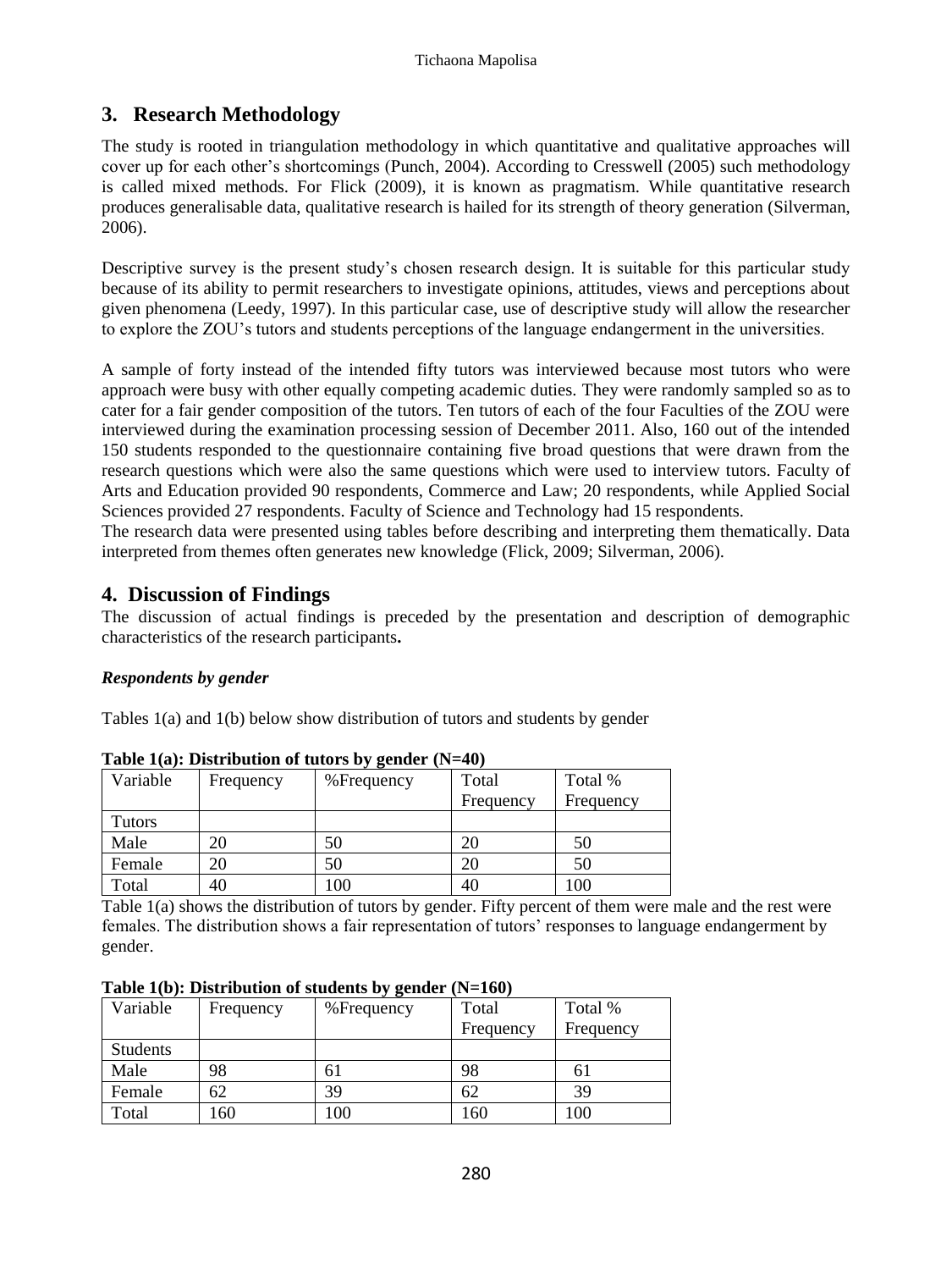Table 1(b) shows distribution of students by gender. Most (61%) of the students were male, while 39% of them were female. Results show that more male students attended tutorials during the conduct of the study.

## *Distribution of Respondents by Faculty*

| Variable                       | Frequency | % Frequency | Total     | Total %   |
|--------------------------------|-----------|-------------|-----------|-----------|
|                                |           |             | Frequency | Frequency |
| Arts and Education             | 10        | 25          | 10        | 25        |
| Commerce and Law               | 10        | 25          | 10        | 25        |
| Science and Technology         | 10        | 25          | 10        | 25        |
| <b>Applied Social Sciences</b> | 10        | 25          | 10        | 25        |
| Total                          | 40        | 100         | 40        | 100       |

#### **Table 2(a): Distribution of tutors by Faculty (N=40)**

The distribution in table 2 (a) shows four Faculties of the ZOU providing 25 percent of the respondents for this study. These findings, albeit a small sample tend to reflect an institutional character regarding the phenomenon under study.

| Variable                       | Frequency | %Frequency | Total     | Total %   |
|--------------------------------|-----------|------------|-----------|-----------|
|                                |           |            | Frequency | Frequency |
| Arts and Education             | 98        | 61         | 98        | 61        |
| Commerce and Law               | 20        | 13         | 20        | 13        |
| Science and Technology         | 15        |            | 15        |           |
| <b>Applied Social Sciences</b> | 27        | 17         | 27        | 17        |
| Total                          | 160       | 100        | 160       | 100       |

#### **Table 2(b): Distribution of students by Faculty (N=160)**

The scenario in table 2(b) shows that the majority (61%) of the respondents belongs to the Faculty of Arts and Education which specialises with the teaching of languages. Seventeen percent of the respondents came from the Faculty of Applied Social Sciences. Thirteen percent of the respondents belonged to the Faculty of Commerce and Law, while 9% of them belonged to the Faculty of Science and Technology.

## **5. Actual Research Findings**

The actual research findings are discussed following themes put across in the research questions section. These are:

- Endangerment of indigenous languages in the universities.
- Benefits of controlling indigenous languages endangerment in the universities
- Challenges to the promotion of the implementation of the indigenous languages as a medium of instruction in the universities
- Government and ODL university policies to promote indigenous languages as a medium of instruction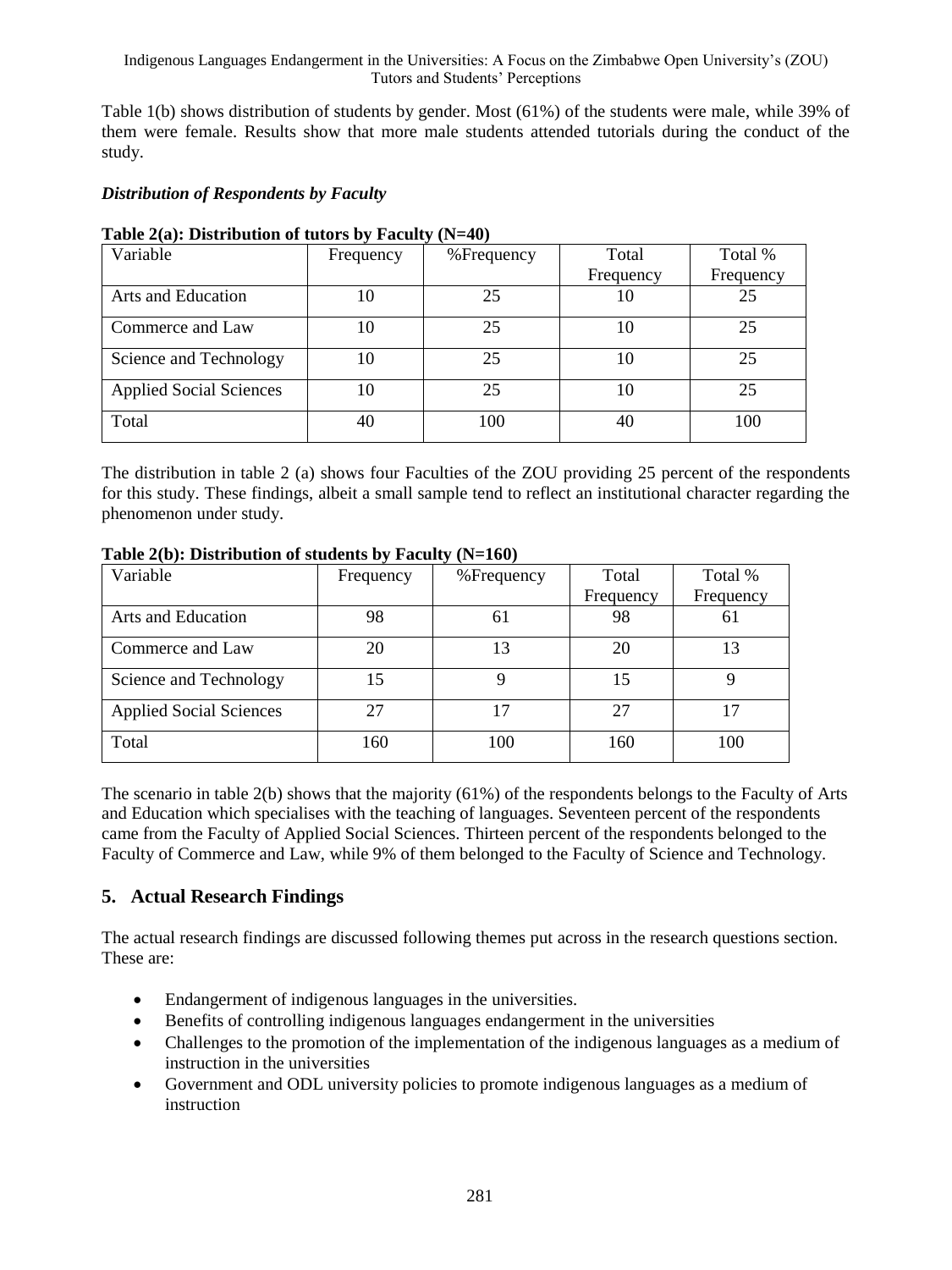#### Tichaona Mapolisa

#### *Endangerment of indigenous languages in the universities*

Both sets of respondents concurred that indigenous languages are running the risk of getting endangered in the universities. All tutors and all students were in strong agreement with the view that preferred use of English language as an official language and medium of instruction was tantamount to the destruction and murder of indigenous languages. Presently, all ODL programmes have courses, save for Interactive Teaching and Learning of Shona /IsiNdebele, and are tutored in English. Their modules and examinations are also written in English. Some tutors and students concurred that the curricular offered in the universities are the most perfidious and dangerous means of destroying the indigenous languages. To underscore their observation, the following remarks suffice.

- *Indigenous languages such as Shona, IsiNdebele and Zulu are largely learnt in English language.*
- Politics, Law, Medicine and Agriculture are taught in English language. How then and when *will the indigenous languages become the medium of instruction and official language?*

Both sets of respondents shared the same sentiments regarding the conduct of conferences and research supervision. They pointed out that conferences are held in English if ever they are to receive widespread academic acceptance. Research supervision is carried out using English language. To underscore this observation, one tutor and ten students held a similar point of view when they highlighted that research students for indigenous languages are compelled to carry out their studies in English language.

According to respondents it was disheartening to note that tutorial discussions were held in English. The same thing applied to the issue of holding seminars. Tutors and peer students' comments are given and made in English in a bid to demonstrate an unequalled measure of academic prowess and acumen, as if this is impossible when one uses indigenous language-remarked one tutor.

Most respondents felt embarrassed to learn that it was an unpalatable and anomalous behaviour for students to express their ideas in the vernacular. Such a practice was viewed as a characteristic of intellectual redundancy and backwardness. The existing academic system hardly has any room for the implementation of the indigenous languages in the teaching of ODL Programmes.

#### *Benefits of controlling indigenous languages endangerment in the universities*

Respondents gave a mouthful benefit associated with the practice of controlling indigenous languages endangerment. Ninety percent of the students and 80% of the tutors revealed that use of indigenous languages to tutor ODL courses motivates them to learn. One student remarked that everything inspires man with some opinions or expressions and man tries to move one step or more in order to reach a higher target, and there is no doubt that the use of indigenous languages in ODL tutorials is one of the available ways to go up the academic ladder.

Indigenous languages help people to value themselves. All respondents were content that indigenous languages would help learners to feel their academic contributions receive the value they deserve. This observation is in tandem with earlier findings by Thomas (2009) found out that indigenous languages provide people with a torch to watch life as liveable because of its aesthetic approach and it inspires people to make creative opinions about their lives. Indigenous languages bloom social developments in parallel. Social dynamics and social hopes shape indigenous languages and conduct artistic approaches (Tsui and Tollefson, 2007).

Respondents viewed ODL as an enjoyable experience. By implication, they regarded it as a fun and exciting experience. Their opinion is consistent with Borg (2009) who pointed out that man always needs fun and indigenous language is an available and relaxing entertainment which shows the effect of relaxing by only learning, watching and seeing. In this case, indigenous language is a vital component of life and an indispensible part of everyday life. If people view indigenous language as their daily need,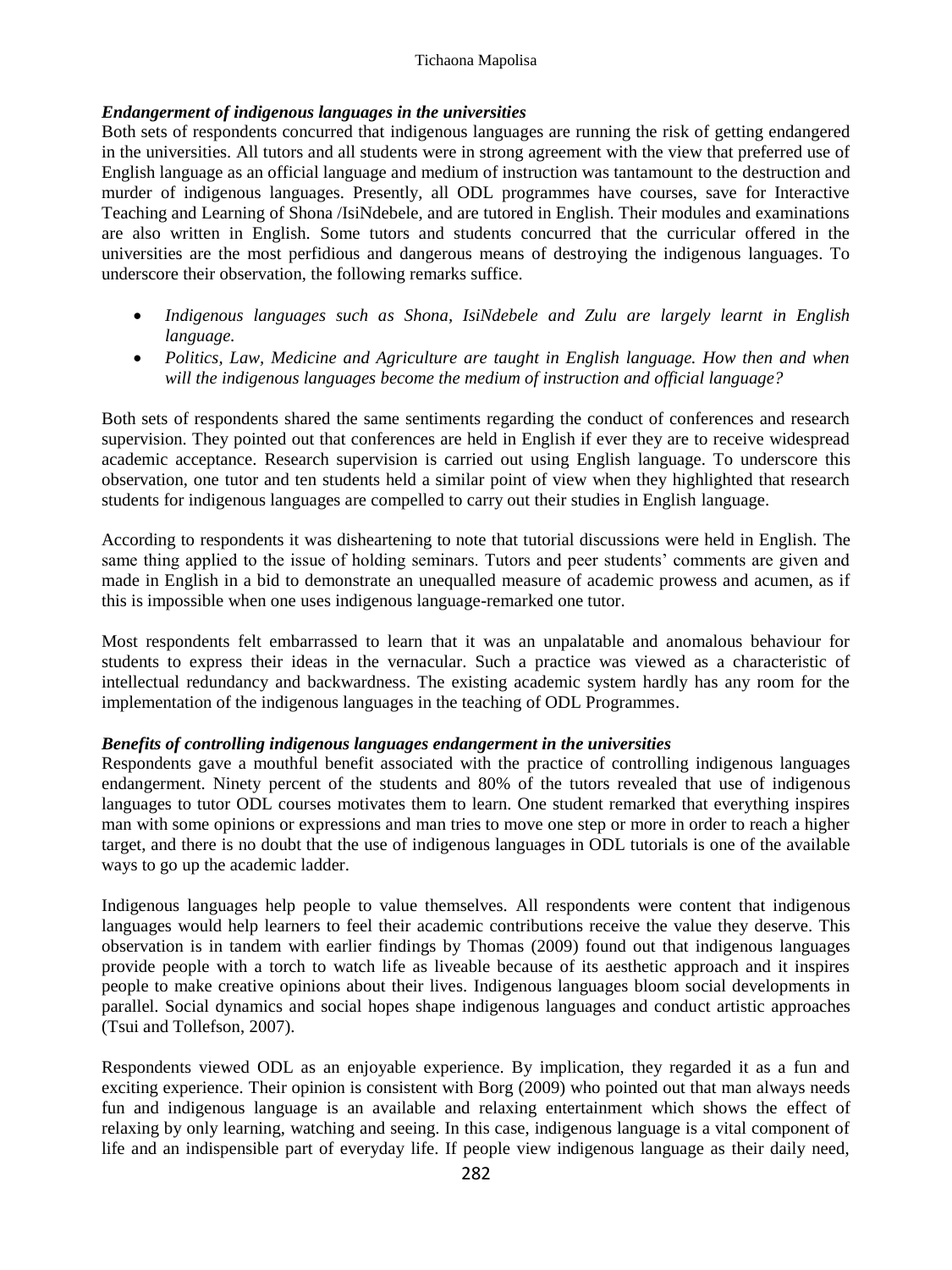they always need to fully need their language approaches too- and that they enrich their lives with indigenous languages.

Instruction is be mastered through indigenous languages. All respondents did not dispute that subject mastery at university level could be further enhanced through the use of indigenous languages. Similar sentiments were echoed by Felix (2002) who argued that indigenous languages are the charming component on earth and they constitute the most effective language to tell everything.

All respondents indicated that use of indigenous languages is associated with lifelong learning in ODL. Their view is taken up by Jenset (2011) who points out that lifelong learning is a process that administers someone with the main knowledge of life and also technical knowledge of life.

Most respondents agreed that use of indigenous languages at university level tends to increase the meritocratic and utilitarian values of adult learners as citizens of their countries. Indigenous languages are an alternative to promote government plans for development or to have a say and stand to have an international showcase (Wong, 2010). The function of indigenous languages is to serve collective opinions and expressions and to serve the well being of society.

#### *Challenges to the promotion of the implementation of the indigenous languages as a medium of instruction in the universities*

Respondents also put forward their perceptions regarding challenges that may impede the promotion of the implementation of indigenous language as medium of instruction in the universities. All respondents pointed out that if ever indigenous languages were to become media of instruction availability of material resources become a teething challenge. One student uttered that it will be very expensive for the government and universities to translate and produce printed reading materials into the indigenous languages for all programmes' courses previously written in English.

One other challenge that 98% of the respondents indicated was teacher/lecturer attitude towards the teaching of non-vernacular university courses. Respondents indicated that some theories and models in English could be hard to interpret in the indigenous languages.

Related to teacher/lecturer attitude, all respondents agreed that teachers/lecturers are not trained to deliver instruction using indigenous languages in their areas of expertise. Again this raises cost implications regarding the need to train, induct and staff develop lecturers in the tutoring/lecturing of courses using indigenous languages.

All respondents were content that once all courses were tutored/lectured using indigenous languages, they were going to be viewed as qualitatively inferior by the members of the society. Such negative perceptions are a result a result of the previous negative experiences that were imposed on society by the colonial masters. According to Ishumi (1994) the language of the colonial master was always superior in every respect and aspect of any level of education.

Eighty eight percent of the respondents indicated that modern technology in the form of computers pose a threat to utility of indigenous languages in the teaching of university courses. It is dear to purchase software to present undiluted indigenous languages for the purposes of effective teaching.

#### *Government and ODL university policies to promote indigenous languages as a medium of instruction*

Respondents also gave possible policies that the Government and ODL universities as well as other universities may craft in a bid to promote the implementation of indigenous languages in the teaching of university students across all programmes. Fifty percent of the respondents drawn mainly from those with an education or teaching background proposed the need to re-examine the provisions of the 1987 Education Act about the language policy as amended in 1991 and most recently in 2006. The existing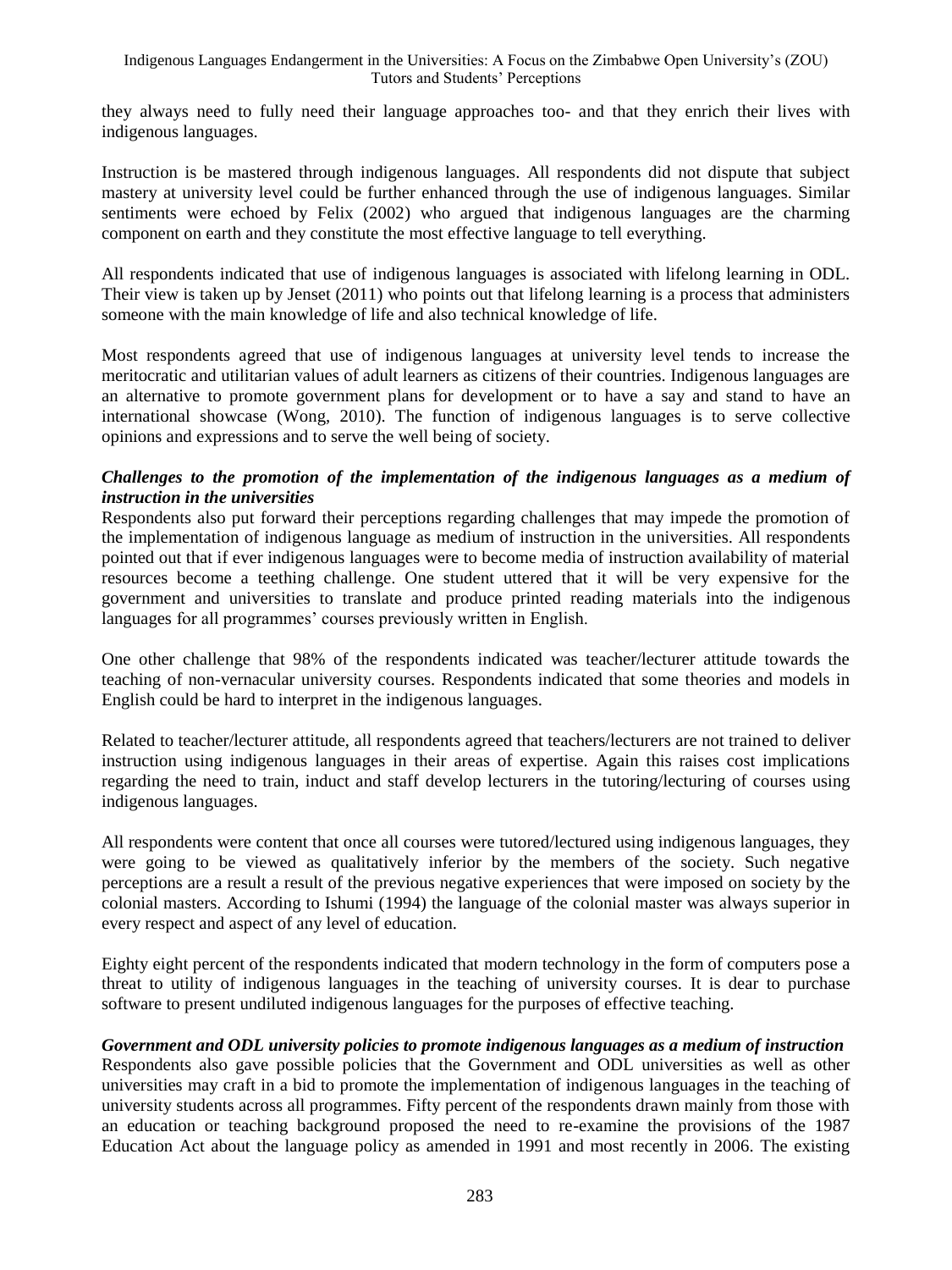language policy as per contents of the 1987 Education Act stipulates that the medium of instruction from grades 1 to 3 is the vernacular. This means that doors were shut for the use of indigenous languages in the teaching of grade 4 to university students in the majority of the curricular subject/courses that traditionally and predominantly taught in English.

The respondents also proffered the need for offering staff development courses in indigenous languages to university lecturers, ODL tutors and teacher educators. This will make them acquaint themselves with effective teaching of university courses by means of indigenous languages.

## **6. Summary and Conclusions**

In view of the preceding findings, the following findings suffice. In connection with how indigenous languages could endangered in the universities the study found that use of English language as a medium of instruction, use of English tutorials, supervision of research and presenting conference papers in English and students' shyness to use vernacular in the tutorials topped among the list of dangers to indigenous languages. The study concludes that all things being equal, English language should never override indigenous languages in the teaching of learners at any level of education.

In regard to the likely benefits of controlling the endangerment of indigenous languages, the study found out that indigenous languages motivate tutors to tutor learners to learn; and motivates learners to want to learn. Indigenous languages increase the meritocratic and utilitarian value of students in their countries. It can be concluded that an indigenous language is a sociological concept that covers many social relations, affects and provides society with tools for organising and grasping civilisation. Tutors and students learn to value themselves. It can be concluded that instruction at university level could be mastered through indigenous languages.

With regards to challenges that are likely to be experienced as a result of introducing the implementation of indigenous languages in the teaching of university students, the study found out that material, technological and human resources were expensive to acquire. Also negative student and tutor, and societal attitude and perceptions would shoot down the acceptance, recognition and credibility of the university programmes produced using indigenous languages.

Regarding possible that the government and ODL and conventional universities could craft, the study revealed that the provisions of 1987 Education Act revolving language policy be visited. It went on to suggest the benefit of preparing tutors and lecturers for effective teaching.

## **7. Recommendations**

In the light of the above results and conclusions, the study makes the ensuing recommendations.

- The government and universities need to revisit the existing language policy with the intent to rebrand it in order to tailor it to local needs.
- The government and the private sector need to join hands and train existing and new tutors in the pedagogic and andragogic principles to enable them become effective indigenous languages instructors in any subject/course.
- Resources need to be provided support the innovation of this magnitude if ever Zimbabweans are to feel proud of their culture, language and values as a people.
- The ZOU needs to establish the Institute of Research and Indigenous Languages as a matter of urgency so as to promote significant and meaningful research output in the studied area.
- Studies in the same area need to be carried out at a national scale using state and private universities in order to generate comprehensive knowledge in the area.